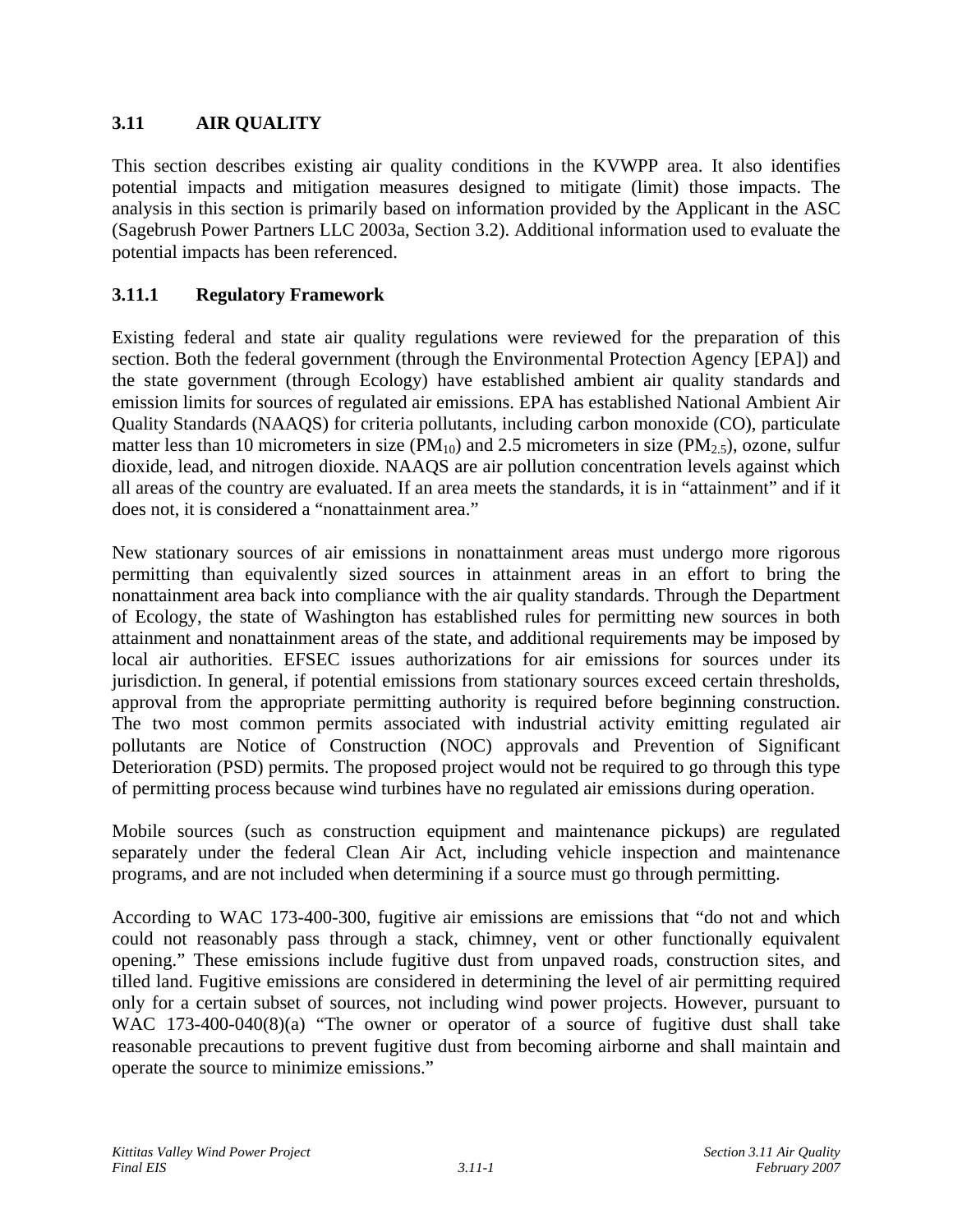Construction emissions are not included in permitting of stationary sources. Only emissions from operations are considered in the new source review program.

## **Notice of Construction/New Source Review**

WAC Chapters 463-39 and 173-400 establish the requirements for review and issuance of NOC approvals for new sources of air emissions under EFSEC jurisdiction. A NOC is not required for the proposed project because there would be no permanent sources of regulated air emissions. No backup generation or spinning reserves would be required as part of the proposed project. The only air emissions associated with this project are from construction vehicles and equipment, and from operations and maintenance vehicles, which would comply with all applicable state and federal emissions standards and are not subject to air emissions permit requirements.

## **Prevention of Significant Deterioration**

PSD regulations apply to proposed new or modified sources located in an attainment area that have the potential to emit criteria pollutants in excess of predetermined *de minimus* values (40 CFR Part 51). For new generation facilities, these values are 100 tons per year of criteria pollutants for 28 specific source categories, or 250 tons per year for sources not included in the 28 categories. For the proposed project, a PSD permit would not be required; the generation of electricity with wind turbines does not produce air emissions because no fuel is being burned to produce energy.

# **3.11.2 Affected Environment**

## **Proposed Action**

## Climate

The proposed project is located in a semi-arid region of south central Washington, at the western edge of the Columbia Basin that includes the Ellensburg Valley, the central plains area in the Columbia Basin. This large province occurs within the rain shadow of the Cascade mountain range, and is characterized by semi-arid conditions, as well as a large range of annual temperatures indicative of a continental climate. Annual precipitation ranges from 7 inches in the drier localities along the southern slopes to 15 inches in the vicinity of the Blue Mountains.

The project site has a strong wind energy resource, which is primarily thermal driven. When warm air rises over the desert-like areas east of Ellensburg, cooler air in the Cascades west of Cle Elum, near Snoqualmie Pass, is drawn through the Kittitas Valley.

Figure 3.11-1 shows a wind energy rose for the project site, generated using data from a 100-foot test tower that was in operation from 1992 to 1994. The table at the bottom of the figure lists the mean speeds for all 16 directions. The wind rose shows that the prevailing winds blow from the west through north-northwesterly directions.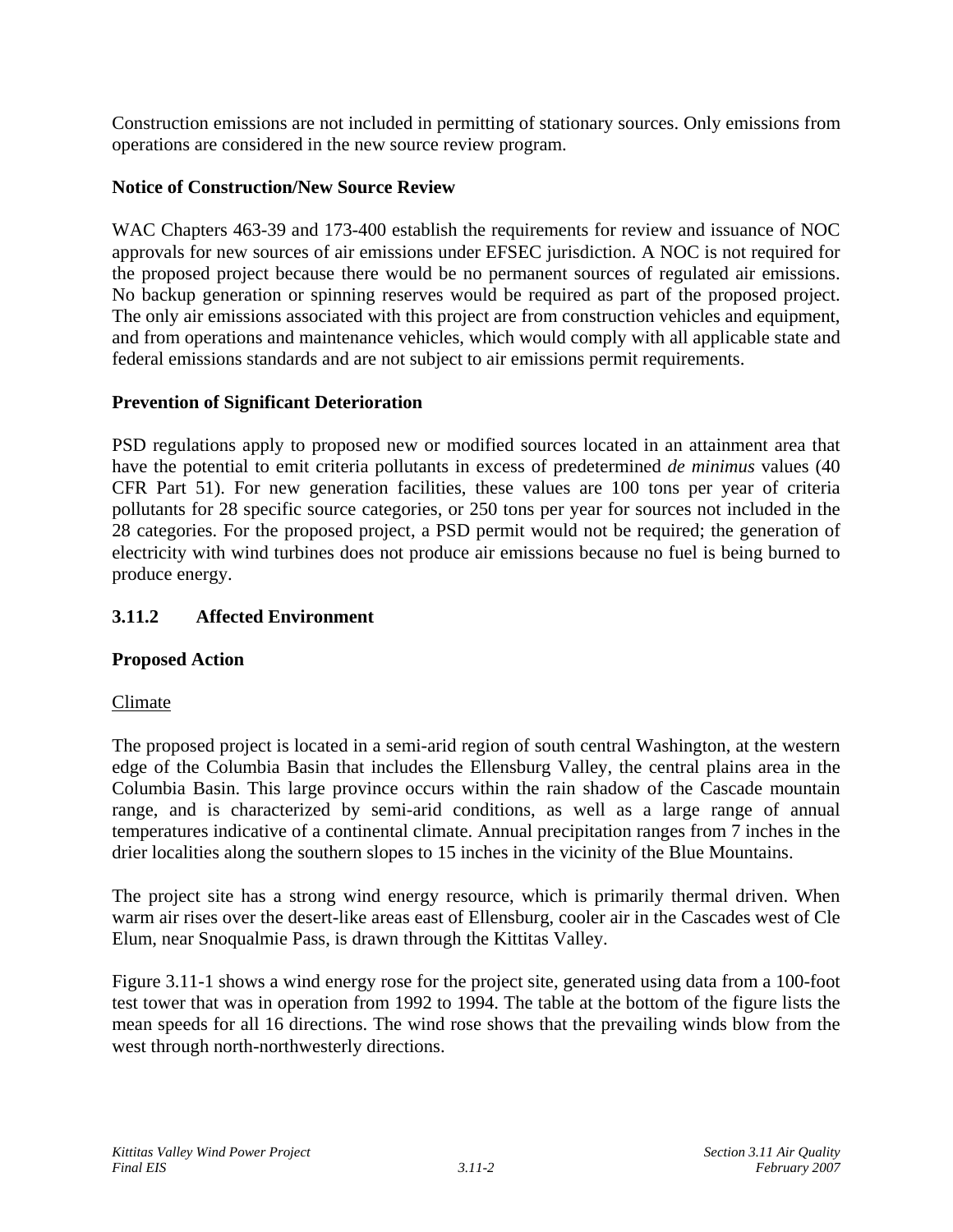Figure 3.11-1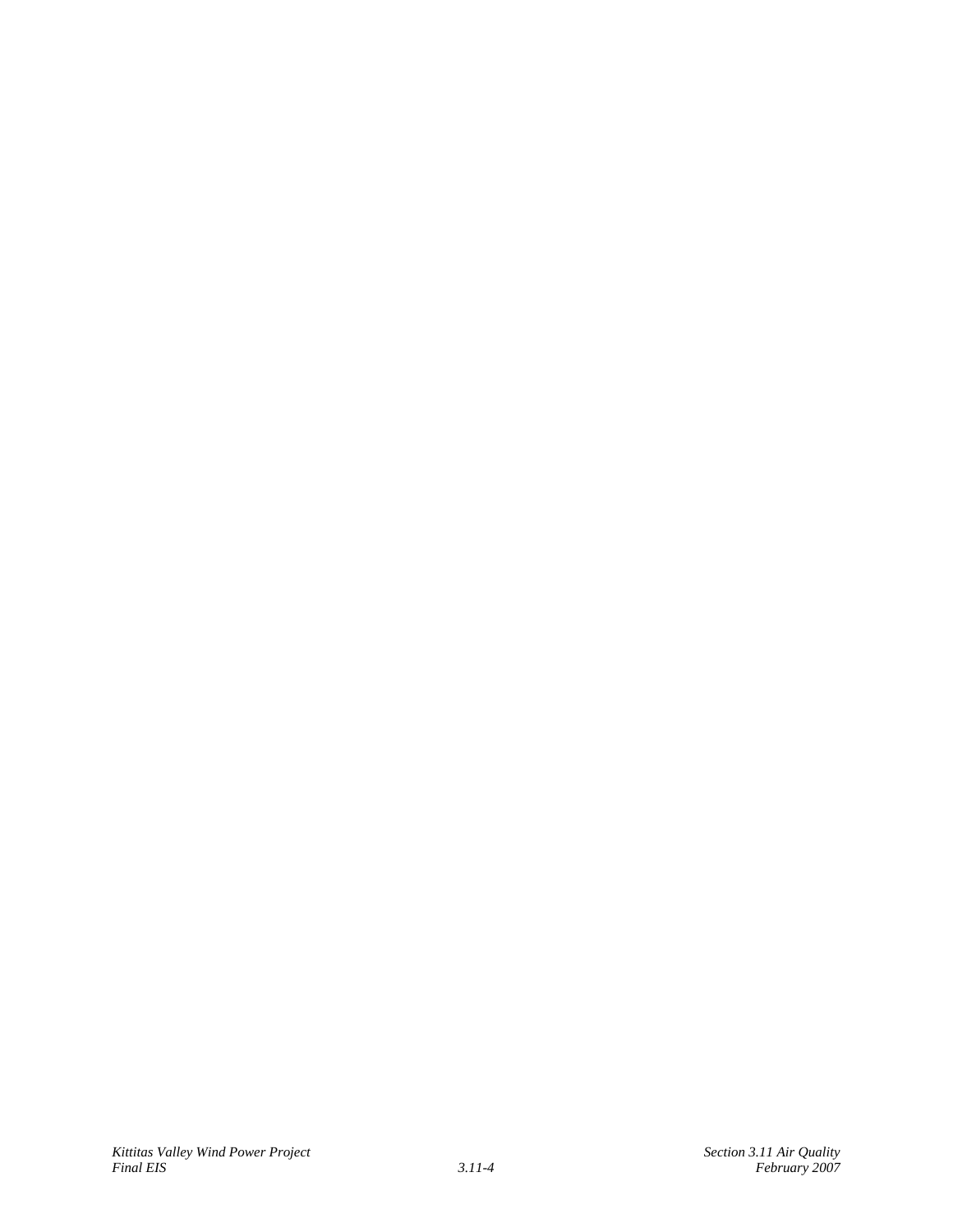The highest wind speeds are from the west and west-northwest direction and generally occur in the spring through summer months (Sagebrush Power Partners LLC 2003c).

### Existing Air Quality

Existing land uses in the project area consist primarily of grazing, rangeland, and low-density residential development. Therefore, sources of existing air pollutants in the project area are limited to vehicle emissions. Kittitas County is classified as an attainment area for all criteria pollutants. This means that ambient air quality in the study area meets the National and Washington Ambient Air Quality Standards (NAAQS/WAAQS).

Ecology has established air pollution monitoring stations throughout the state. No operating air quality monitoring stations for CO or ozone are located in Kittitas County.  $PM_{10}$  is monitored in Ellensburg, the largest urban area in Kittitas County, which is approximately 10 miles southeast of the project site.  $PM_{10}$  levels monitored in Ellensburg in 2002 reached a maximum concentration of 77 micrograms per cubic meter  $(\mu g/m^3)$  on January 23, 2002. This maximum 2002 concentration was below the NAAQS/WAAQS for  $PM_{10}$  of 150  $\mu$ g/m<sup>3</sup> (Rossow, pers. comm., 2003). However, because of the localized nature of particulate matter, concentrations measured at this location may not be representative of the project site.

### **Offsite Alternatives**

### Alternative 1: Swauk Valley Ranch

The Swauk Valley Ranch alternative is located approximately 6 miles southeast of the Kittitas Valley site, 2 miles south of the Desert Claim alternative site, and directly adjacent and to the northwest of the Springwood Ranch alternative site. Existing air quality conditions for the Swauk Valley Ranch alternative are expected to be similar to those for the Kittitas Valley project area, because these apply generally to Kittitas County. Existing levels of vehicle emissions may be higher in this area because it is near I-90.

#### Alternative 2: Springwood Ranch

The Springwood Ranch alternative is located approximately 7 miles southeast of the Kittitas Valley site and 3 miles south of the Desert Claim alternative site. Existing air quality conditions for the Springwood Ranch alternative are expected to be similar to those described above for the KVWPP because these apply generally to Kittitas County. Existing levels of vehicle emissions may be higher in this area because it is near I-90.

## **3.11.3 Impacts**

## **Proposed Action**

This section describes potential direct impacts related to air quality for the KVWPP. Direct impacts would occur if air quality approached or exceeded the NAAQS/WAAQS for a pollutant during project construction or operation. These types of direct impacts could be associated with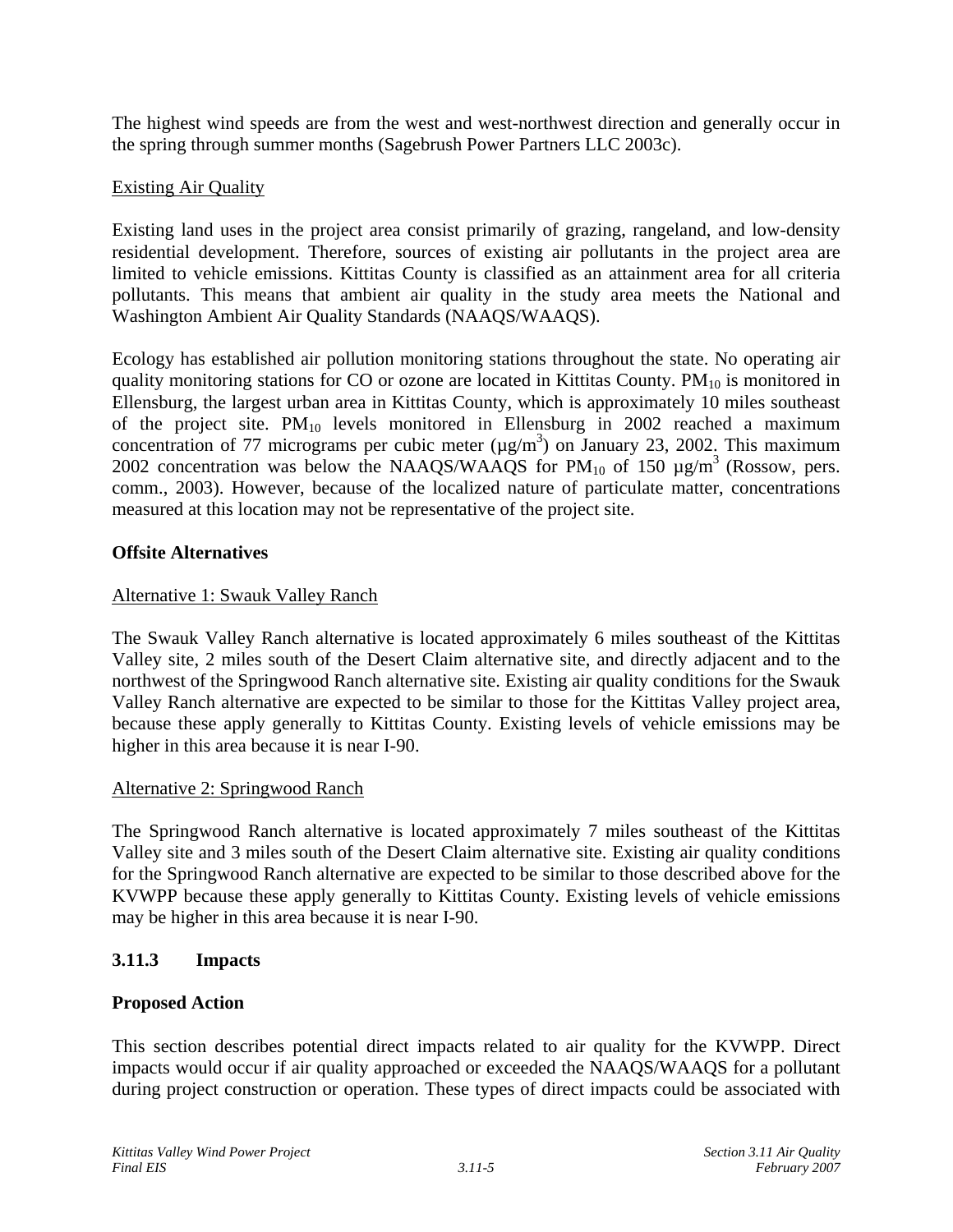construction, operations and maintenance, or decommissioning of any of the proposed project elements, including the wind turbines and meteorological towers, 13 miles of new gravel access roads, additional power lines, O&M facility, and substations. Indirect impacts in the immediate vicinity are not anticipated because the project is not expected to substantially induce regional growth to the extent that would result in significant changes to offsite air quality. Regional indirect impacts associated with the avoidance of air emissions in the power generation process are discussed below under "Indirect Operations and Maintenance Impacts." Table 3.11-1 summarizes potential air pollutant sources under both proposed action scenarios. As described in further detail below, air emissions are associated with fugitive dust from construction activities, or with exhaust emissions from motor vehicles.

|                                           | 330-foot Turbine Scenario                                  | <b>410-foot Turbine Scenario</b>       |  |  |  |  |  |
|-------------------------------------------|------------------------------------------------------------|----------------------------------------|--|--|--|--|--|
| <b>Construction Impacts</b>               |                                                            |                                        |  |  |  |  |  |
| Equipment and vehicle exhaust             | See EIS Table 2-4 for list of                              | Construction equipment                 |  |  |  |  |  |
| emissions                                 | construction equipment.                                    | requirements same as 330-foot          |  |  |  |  |  |
|                                           |                                                            | Turbine scenario.                      |  |  |  |  |  |
|                                           | Up to 636 daily construction trips if                      | Up to 636 daily construction trips if  |  |  |  |  |  |
|                                           | gravel is imported from offsite; up to                     | gravel is imported from offsite; up to |  |  |  |  |  |
|                                           | 450 daily trips if no gravel import is                     | 450 daily trips if no gravel import is |  |  |  |  |  |
|                                           | required.                                                  | required.                              |  |  |  |  |  |
| Fugitive dust emissions                   | 211.2 total acres disturbed<br>211.2 total acres disturbed |                                        |  |  |  |  |  |
| Odors                                     | Limited and negligible<br>Limited and negligible           |                                        |  |  |  |  |  |
| <b>Operations and Maintenance Impacts</b> |                                                            |                                        |  |  |  |  |  |
| Fugitive dust and exhaust emissions       | Up to 28 daily trips                                       | Up to 28 daily trips                   |  |  |  |  |  |
| Odors                                     | None                                                       | None                                   |  |  |  |  |  |
| Regulated air pollutants                  | None; avoidance of regulated criteria                      | Same as 330-foot Turbine scenario      |  |  |  |  |  |
|                                           | pollutants in the NAAQS/WAAQS                              |                                        |  |  |  |  |  |
| Greenhouse gas emissions                  | Indirect avoidance of greenhouse gas                       | Same as 330-foot Turbine scenario      |  |  |  |  |  |
|                                           | emissions from other sources of                            |                                        |  |  |  |  |  |
|                                           | power generation that would have                           |                                        |  |  |  |  |  |
|                                           | otherwise been built or operated to                        |                                        |  |  |  |  |  |
|                                           | produce an equivalent amount of                            |                                        |  |  |  |  |  |
|                                           | energy                                                     |                                        |  |  |  |  |  |
| <b>Decommissioning Impacts</b>            |                                                            |                                        |  |  |  |  |  |
|                                           | Similar to those described for                             | Similar to those described for         |  |  |  |  |  |
|                                           | construction, however access roads                         | construction, however access roads     |  |  |  |  |  |
|                                           | may be left in place so impacts could                      | may be left in place so impacts could  |  |  |  |  |  |
|                                           | be lower                                                   | be lower                               |  |  |  |  |  |

### **Table 3.11-1: Summary of Potential Air Quality Impacts of the Proposed Action**

Source: Sagebrush Power Partners LLC 2003a, f; Brown 2006.

#### Construction Impacts

The primary type of air pollution generated during project construction would be emissions from vehicle and equipment exhaust, and fugitive dust particles from travel on paved and unpaved surfaces. The fugitive dust particles occur when disturbed soils become airborne.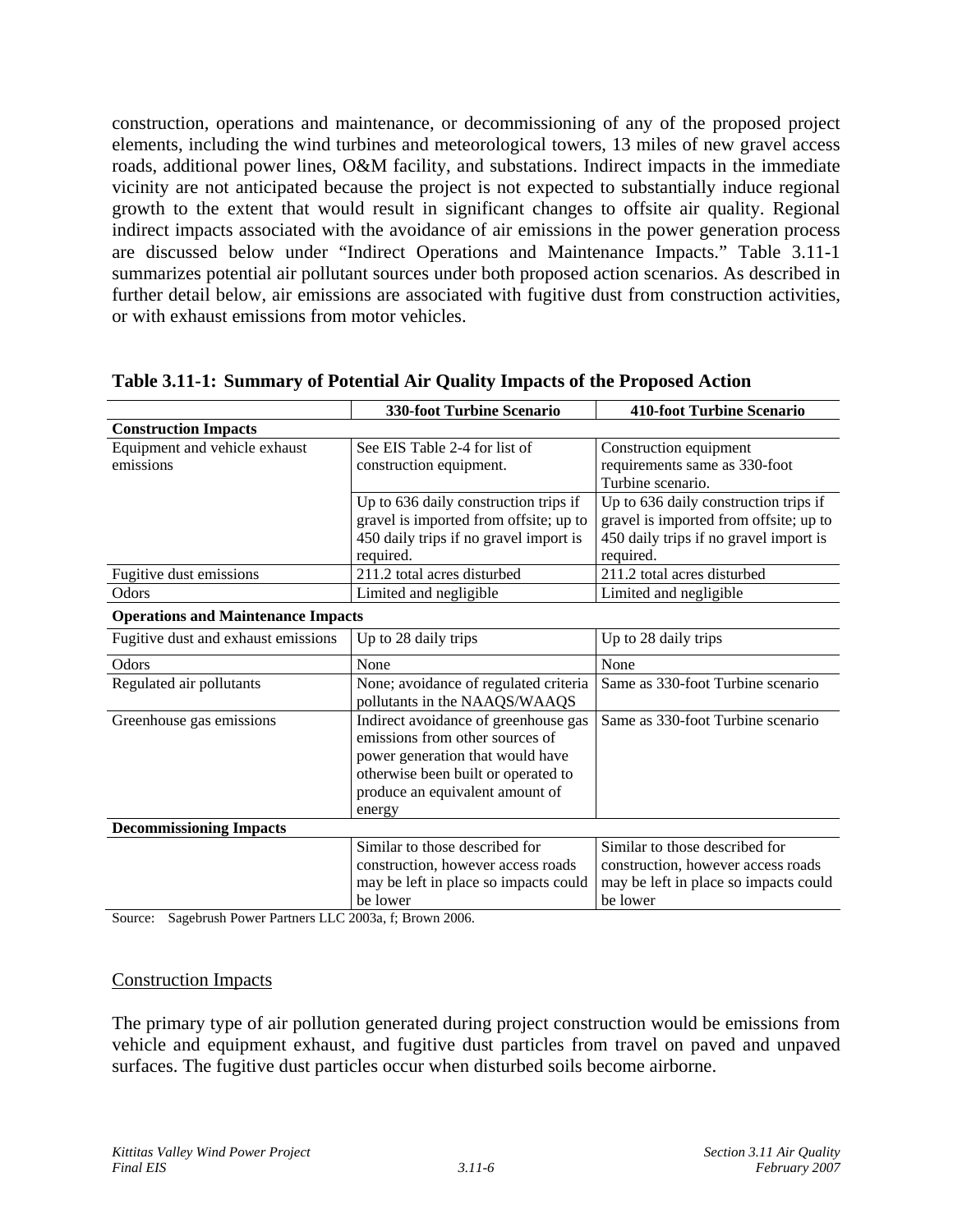### *Exhaust Emissions*

Heavy trucks and construction equipment powered by gasoline and diesel engines would generate CO, hydrocarbons, nitrogen oxides (NOx), and particulate matter in exhaust emissions. These emissions would be temporary and limited to the immediate area surrounding the construction site. Exhaust emissions would be generated from the following equipment sources used to construct the project:

- Diesel construction equipment used for project site preparation, grading, excavation, and construction;
- Water trucks used to control construction dust emissions:
- Diesel trucks used to deliver equipment, concrete, fuel, and construction supplies to the construction site;
- Diesel cranes used to erect the wind turbines;
- Pickup trucks and diesel trucks used to transport workers and materials around the construction site and from vehicles (cars or trucks) used by workers to commute to the construction site; and
- Diesel-powered welding machines, electric generators, air compressors, etc.

Table 2-4 in Chapter 2 of this EIS shows the estimated type and number of construction equipment that would be used during each phase of construction and the estimated duration (in months) of that particular phase, including site preparation and road construction, turbine foundation construction, and wind turbine assembly and erection. Project construction would generally require approximately the same type, number, and duration of equipment regardless of the size of turbines ultimately selected for the project (Sagebrush Power Partners LLC 2003f).

One of the variables to consider in estimating construction-related air quality impacts from equipment and vehicle exhaust is the amount and source of gravel required to create gravelcompacted road surfaces. The Applicant proposes to secure gravel from local offsite quarries, resulting in heavy truck transportation of the materials to the project site. The daily number of heavy truck trips required to transport gravel to the project site would be 276. Total daily construction trips (employee vehicles and trucks hauling materials) would be 636. If gravel is imported from the existing permitted quarry just north of turbine F-1, the number of daily construction trips could be reduced to approximately 450. Regardless of the source of the imported gravel, these trips would generate diesel and other exhaust during project construction. However, such short-term emissions from construction sites are exempt from air emission permitting requirements.

Because the maximum number of turbines is now limited to 65 units, and since the turbines are in the larger size range (i.e. 1.5 MW or greater), the same number of trips would be needed regardless of the turbine size ultimately chosen. Under the 330-foot turbine scenario, fewer gravel trucks may be required if narrower roads can be constructed still allowing for safe passage of larger construction cranes.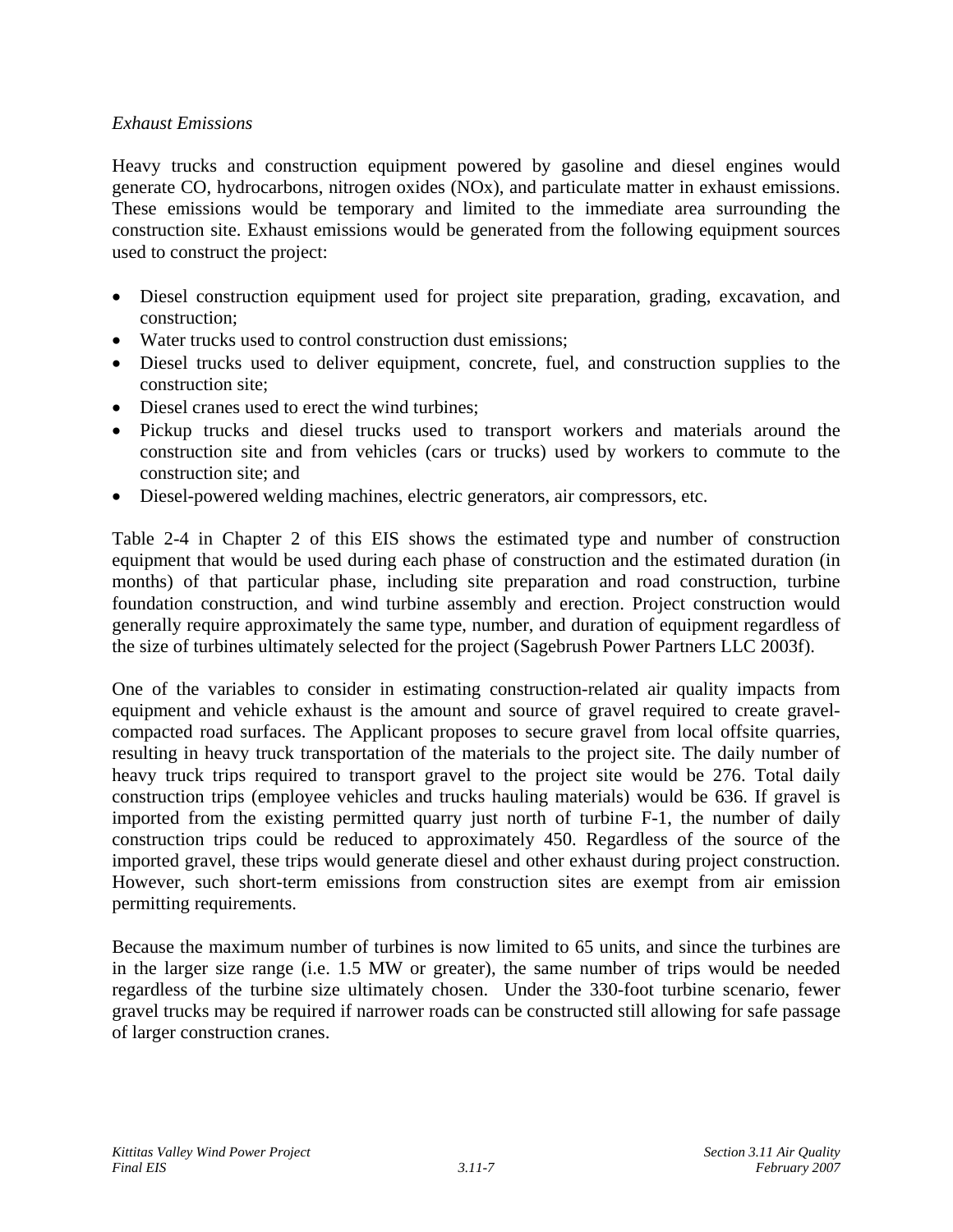### *Fugitive Dust Emissions*

Fugitive dust would be generated by construction-related traffic traveling on paved and unpaved surfaces. If not properly mitigated, fugitive dust could also escape from uncovered trucks carrying materials to the project site. The magnitude of this impact would depend on the number of vehicles operated during construction, and the distance over which transportation occurs. For example, as described above, construction activities would require substantial amounts of gravel to create gravel-compacted road surfaces, resulting in a large number of daily construction trips. The number of truck trips could be reduced if a closer source of gravel was selected.

Disturbing the land for project construction would also cause fugitive dust emissions. Fugitive dust emissions would be associated with land clearing, ground excavation, and cut-and-fill operations. Construction emissions would be greatest during the earthwork phase because most emissions are associated with the movement of dirt on a development site. Fugitive dust emissions would vary from day to day, depending on level of activity, specific operations, and weather conditions (especially precipitation). Since approximately the same land area will be disturbed, fugitive dust emissions will not depend on the turbine size ultimately chosen Types of construction activities that could create fugitive dust include road construction and improvements, work area clearing, and blasting foundations and trenches for wind turbines. Although short-term emissions from construction sites are exempt from air quality permitting requirements, the Applicant proposes mitigation measures to minimize fugitive dust impacts (see Section 3.11.4).

### *Odors*

Construction of the proposed project would produce limited odors associated with exhaust from diesel equipment and vehicles but would not result in adverse effects.

#### Direct Operations and Maintenance Impacts

## *Emissions Sources*

During project operations, travel on the new and upgraded private gravel access roads would generate limited amounts of fugitive dust and CO, hydrocarbon, NOx, and particulate matter emissions. This traffic is expected to consist of weekly or less frequent trips to turbines in service vehicles for maintenance and repair activities (Sagebrush Power Partners LLC 2003a, Section 3.2.4). The number of vehicle trips associated with workers commuting to and from the O&M facility on paved state and county roads would be approximately 28 daily trips. Therefore, it is unlikely that the resulting dust would generate a significant air quality impact in excess of the NAAQS/WAAQS.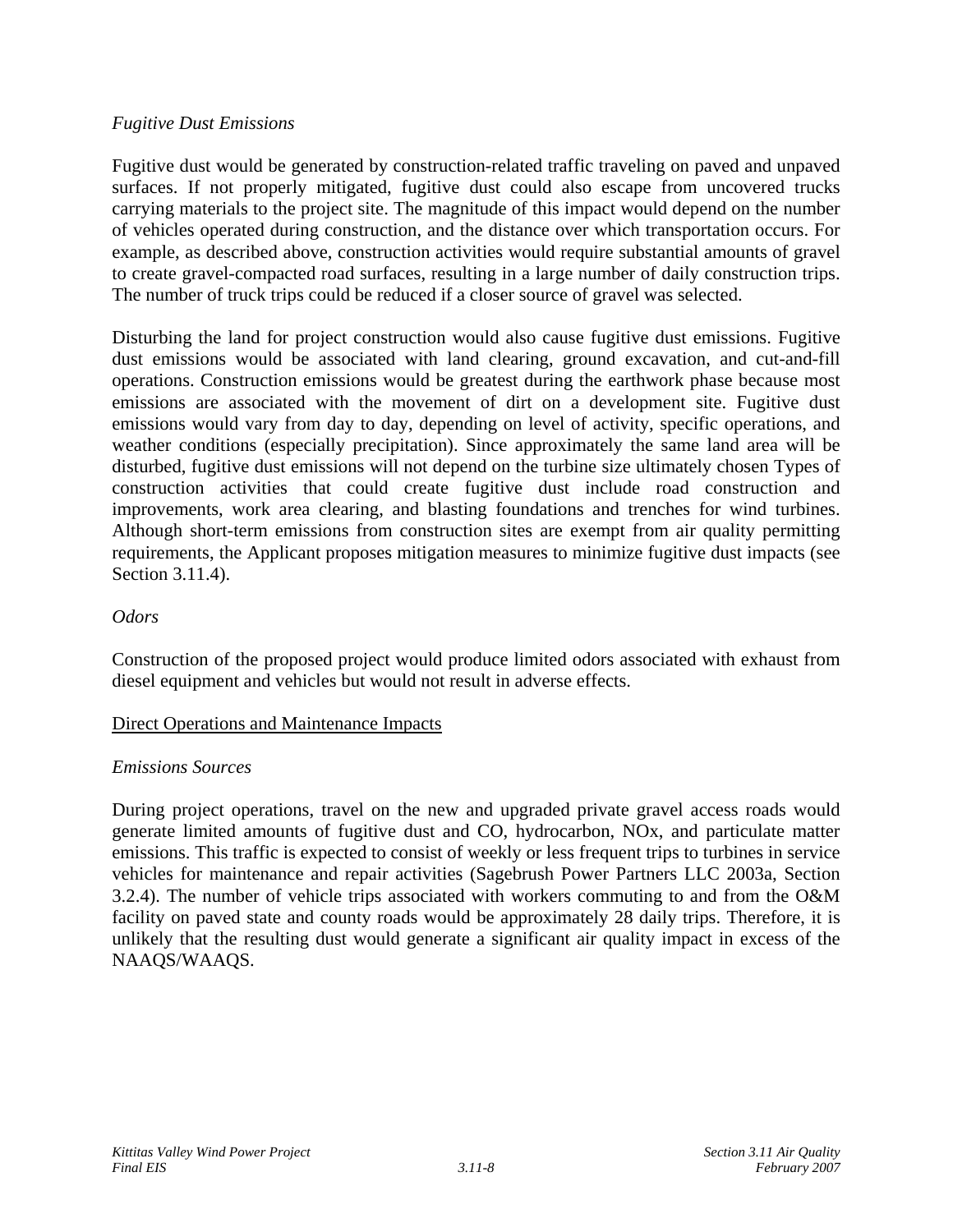### *Odors*

Operation of the wind turbines and other project facilities would create no odors because no combustion is involved and no odor-producing materials are used in the operations.

### *Regulated Air Pollutants*

The proposed project would not generate regulated air pollutants. The generation of electricity through wind would avoid emissions of criteria pollutants regulated in the NAAQS/WAAQS from other sources of power that would have otherwise been built or operated to produce an equivalent amount of electricity. For example, an estimated amount of  $CO<sub>2</sub>$  emissions resulting from the operation of a 60-aMW combustion turbine facility would be more than 200,000 metric tonnes per year. Similarly, nitrogen dioxide emissions would be more than 30 tons per year, and carbon monoxide emissions would be more than 50 tons per year (see discussion below of impacts related to the No Action Alternative).

### Indirect Operations and Maintenance Impacts

Global warming is a worldwide problem caused by the combined greenhouse gas emissions throughout the planet. The issue of how emissions from human activities might affect global climate has been the subject of extensive international research over the past several decades. There is now a broad consensus among atmospheric scientists that emissions generated by humans are causing a rise in global temperatures, although there is still uncertainty about the magnitude of future impacts and the best approach to mitigate the impacts. Two sets of key research documents have recently been published.

The United Nations Intergovernmental Panel on Climate Change (IPCC) published its most recent set of five-year progress reports summarizing worldwide research on global warming (IPCC 2001). These reports indicated that some level of global warming related to human activity is likely to occur and there is a significant possibility of severe environmental impacts.

President Bush requested the National Academy of Sciences to provide a brief comprehensive review of the IPCC reports (National Academy of Sciences 2001). The review panel included atmospheric scientists with a range of opinions on future global warming. The National Academy of Sciences review was written in lay terms and focused on addressing several fundamental issues. The panel concurred with most of the findings by the IPCC.

Many air pollutants compose greenhouse gases, each of which exhibits a different chemical tendency to affect global warming. The principal greenhouse gases are carbon dioxide  $(CO<sub>2</sub>)$ , nitrous oxide  $(N_2O)$ , methane  $(CH_4)$ , tropospheric ozone  $(O_3)$ , and chlorofluorocarbons (CFCs). Carbon dioxide emitted from an industrial facility persists in the atmosphere for more than 100 years before it is eventually metabolized by plants or absorbed into the oceans (IPCC 2001). During that 100-year lifetime, a parcel of emissions generated anywhere on the planet would disperse throughout the world and affect climate change everywhere. Thus, climate change in Washington would be affected as much by emissions from facilities in China, for example, as by emissions from a local project in Washington State.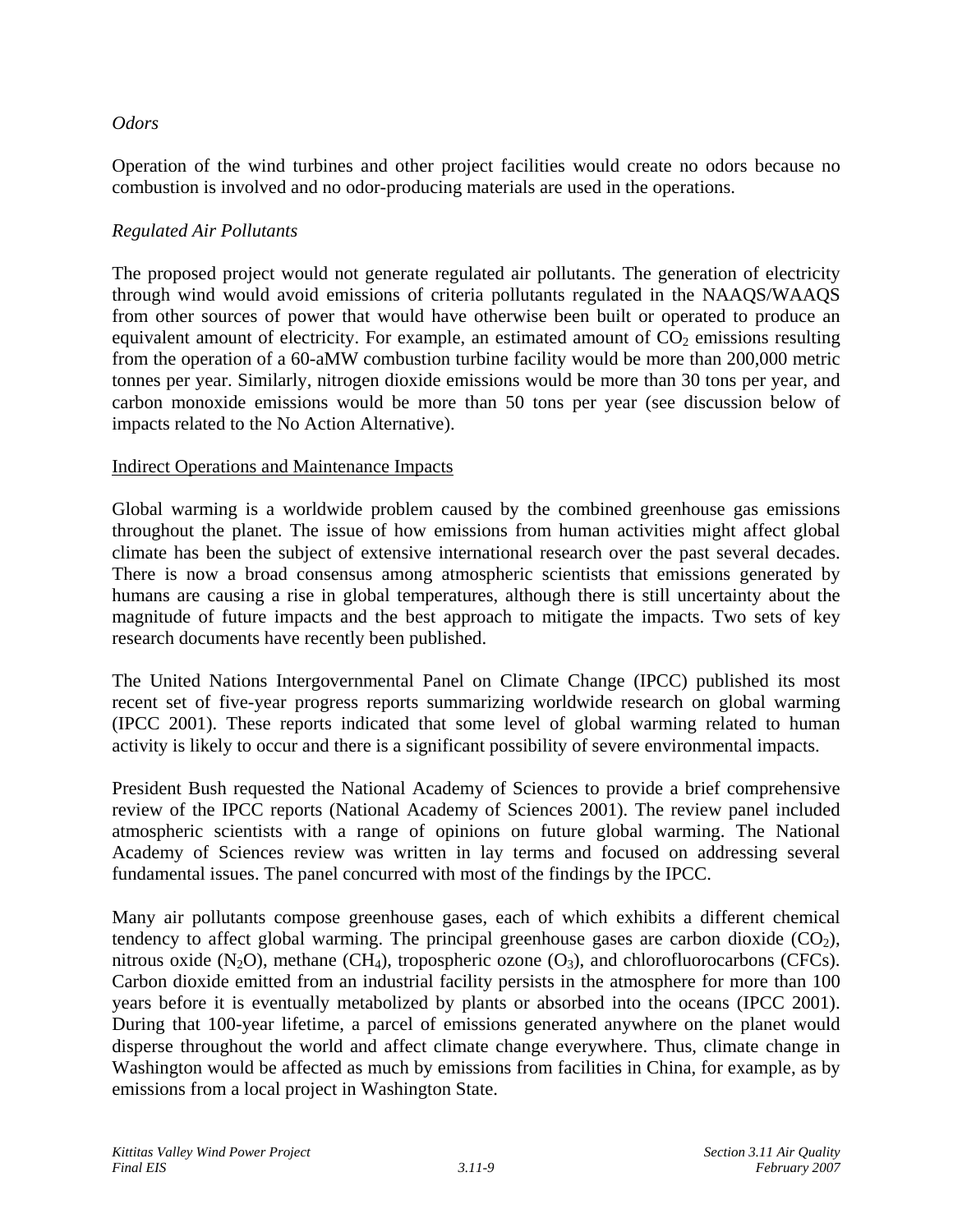Among America's current energy sources, coal, the largest source of  $CO<sub>2</sub>$ , the leading greenhouse gas, is used to generate more than half of all the electricity (52%) in the United States. Other sources of electricity are natural gas (16%), oil (3%), nuclear (20%), and hydropower (7%) (AWEA 2002). Table 3.11-2 lists the  $CO<sub>2</sub>$  emission factors for typical fossilfueled generating stations operating today.

| <b>Generating Station Fuel Type</b>                                | $CO2$ Emission Factor in pound per<br>kilowatt-hour (lbs $CO2$ per kW-hr) |  |  |
|--------------------------------------------------------------------|---------------------------------------------------------------------------|--|--|
| Natural gas fuel, conventional gas-fired boiler                    | 1.2                                                                       |  |  |
| Fuel oil, conventional oil-fired boiler                            | 1.9                                                                       |  |  |
| Coal, conventional coal-fired boiler                               | 2.1                                                                       |  |  |
| Other solid fuel generating stations                               | 2.95                                                                      |  |  |
| Nationwide average for electric utility generating stations (1998) | 1.35                                                                      |  |  |
| Source: Ecology 1999                                               |                                                                           |  |  |

|  |  |  |  |  | Table 3.11-2: Typical CO <sub>2</sub> Emission Factors for Electrical Generating Stations |
|--|--|--|--|--|-------------------------------------------------------------------------------------------|
|--|--|--|--|--|-------------------------------------------------------------------------------------------|

The proposed wind power project would produce energy while generating only limited amounts of localized nonregulated air emissions, namely from construction activities and vehicular and truck exhaust. However, the specific process of generating electricity with wind turbines does not produce air emissions because no fuel is burned to produce energy. Since fossil fuels are not consumed with the proposed project, greenhouse gas emissions incident to the extraction and transportation of coal, oil, or gas are also avoided.

Although operation of the proposed wind turbines themselves would not produce emissions, the project could still contribute to the generation of greenhouse gas emissions taking into consideration its "total fuel cycle," which includes the processes of manufacturing and transporting project parts and equipment, as well as constructing the project. For example, fabrication and transport of the parts used to construct the project such as the wind turbine towers, generators, and nacelle, which typically occurs in other regions of the country or abroad in Europe, would generate  $CO<sub>2</sub>$  emissions. Some believe that the fabrication and transport process in itself could contribute to the global problem of greenhouse gas emissions and result in adverse climate effects. However, according to the American Wind Energy Association, several studies have found that even when the total fuel cycle of a wind power project is considered,  $CO<sub>2</sub>$ emissions are on the order of 1% of coal or 2% of natural gas per unit of electricity generated (AWEA 2002).

The actual effect on global warming caused solely by emissions from the KVWPP, either from fabrication, transport, construction, or operations, is unknown. However, the project would likely displace emissions from other sources of power generation such as coal or natural gas-fired power plants that would have otherwise been built or operated to produce an equivalent amount of electricity. As mentioned above under "Regulated Air Pollutants" and discussed further for the No Action Alternative below, operation of a 60-aMW combustion turbine facility (equivalent energy generated by the proposed wind power project) would result in approximately 200,000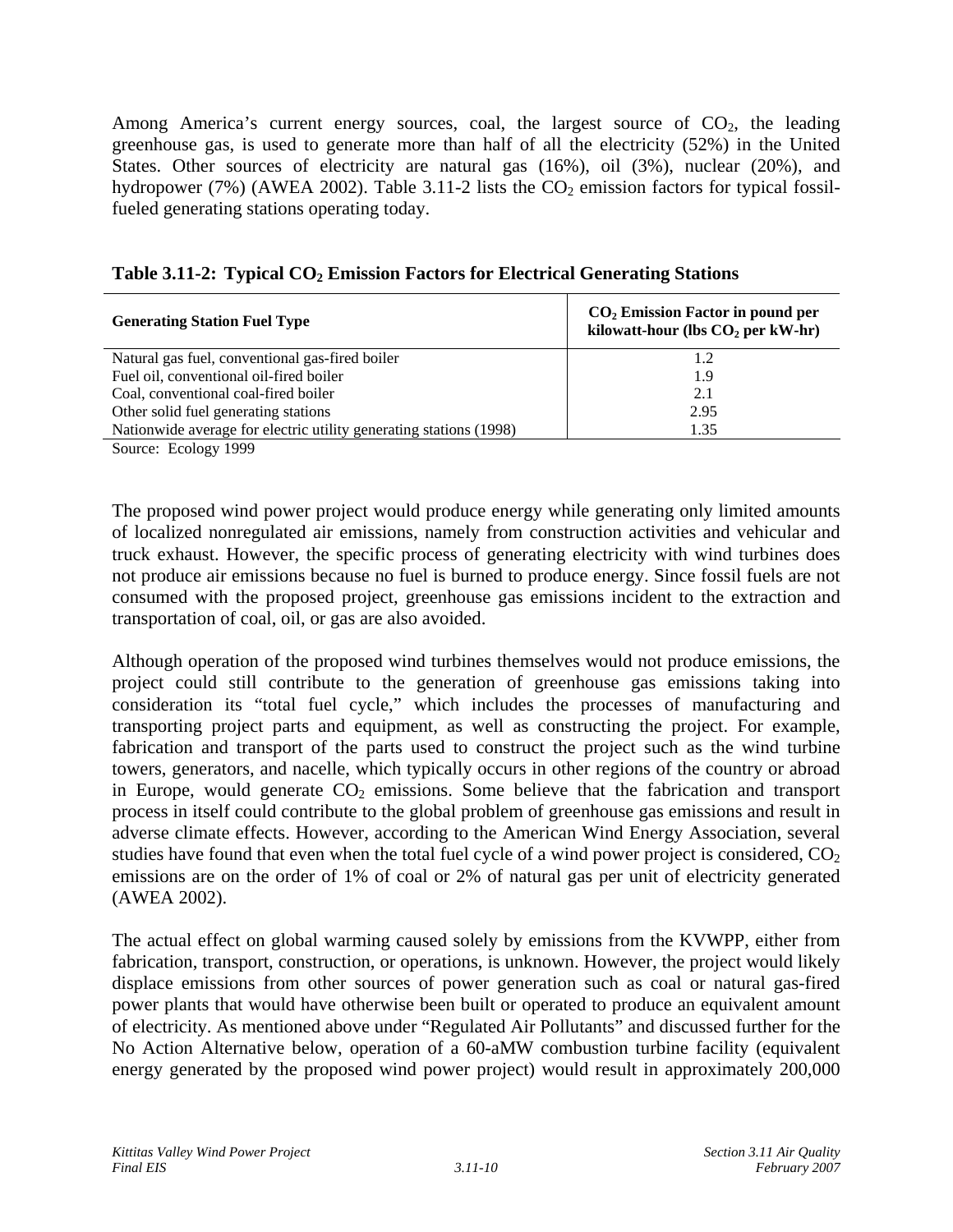metric tonnes per year of  $CO<sub>2</sub>$  emissions. Similarly, nitrogen dioxide emissions would be more than 30 tons per year, and carbon monoxide emissions would be more than 50 tons per year.

#### Decommissioning Impacts

Potential air quality impacts during project decommissioning would be similar to those described for construction. However, access roads may be left in place so impacts could be lower. Standard mitigation measures implemented to minimize potential impact from construction activities would also be applied to decommissioning activities when necessary.

### **Offsite Alternatives**

#### Alternative 1: Swauk Valley Ranch

Impacts of the Swauk Valley Ranch alternative would be similar to those described for the KVWPP due to the similarities in construction, operations, and maintenance activities associated with the proposed projects.

#### Alternative 2: Springwood Ranch

Impacts of the Springwood Ranch alternative would be similar to those described for the KVWPP due to the similarities in construction, operations, and maintenance activities associated with the proposed projects.

#### **No Action Alternative**

Under the No Action Alternative, the project would not be built and the project area would remain in the same condition as it is presently. Temporary dust from construction and operation activities would not occur. However, this does not preclude the development of other projects allowed under current land use zoning from being developed at the project site. The specific type, nature, and extent of future developments at the project site are unknown, and would depend primarily on county growth trends.

If the proposed project were not built, regional electricity needs would either not be filled, leading to long-term shortages, or would be filled through the development and operation of additional renewable and nonrenewable energy facilities. Construction-related emissions would be commensurate with the land area being disturbed for such projects.

If the proposed project were not built, a baseload natural gas-fired turbine facility generating 32 to 64 aMW might replace the power that would been produced by the proposed project. Table 2- 11 in Chapter 2 of this EIS presents estimated annual emissions for a hypothetical 60-aMW natural gas-fired combined cycle combustion turbine facility from all stages of operation, including onshore gas extraction, transportation, and generation. As shown in Table 2-11,  $CO<sub>2</sub>$ emissions were estimated at more than 234,000 tons/year, nitrogen dioxide emissions were estimated at more than 365 tons/year, and carbon monoxide emissions were estimated at more than 130 tons/year (Bonneville and U.S. Department of Energy 1993). However, these emissions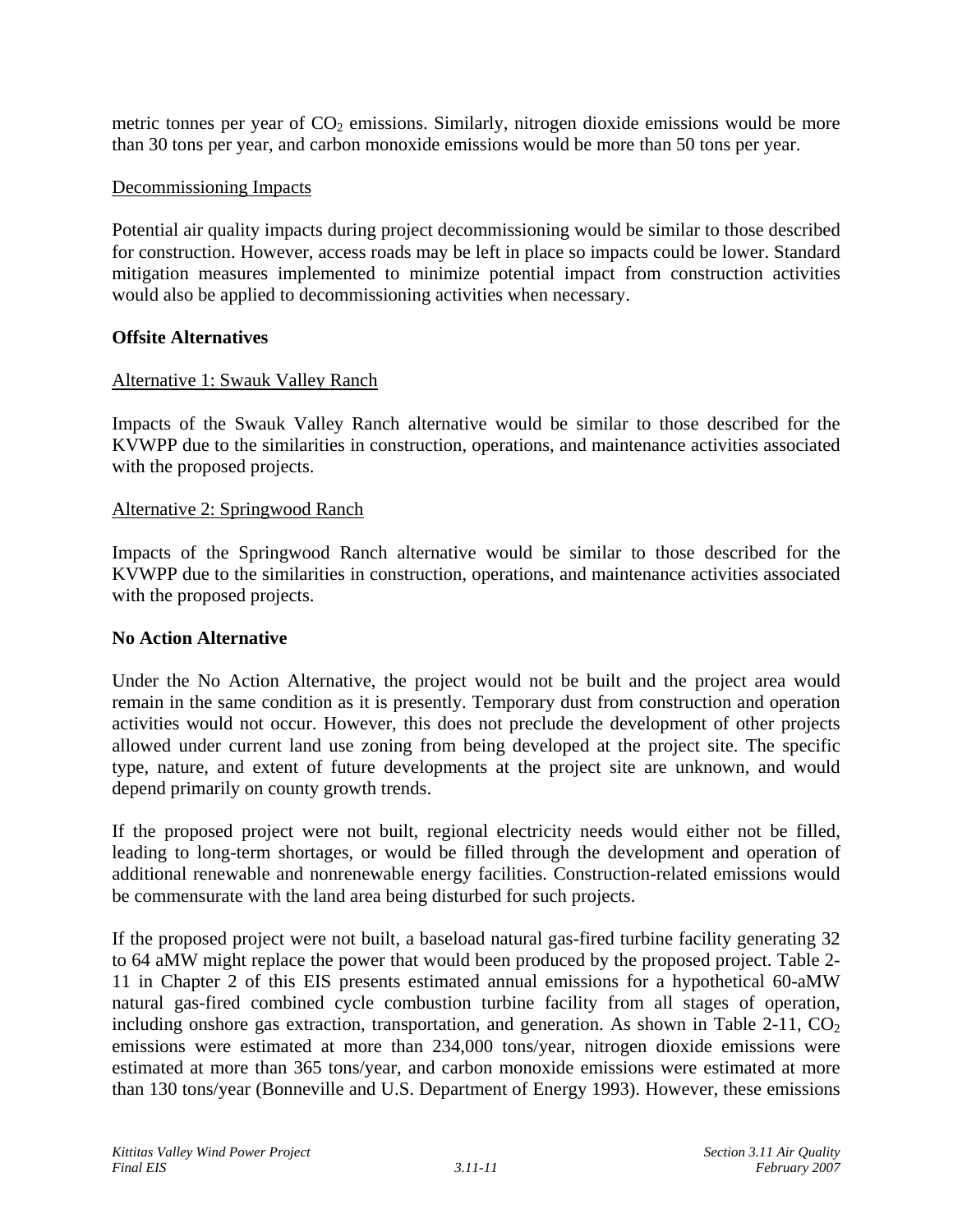estimates were based on 1993 data. Correcting for technology improvements in emissions control over the past decade, project emissions from a 60-aMW natural gas-fired combustion turbine would be expected to be lower, as described below.

The *Stateline Wind Project Environmental Impact Statement* (Walla Walla County 2000), reviewed permits of two facilities currently in operation in the Boardman, Oregon, area: the Portland General Electric Coyote Springs plant, and the Hermiston Generating plant. At the time of that analysis (2000), each of these plants operated two gas-fired turbines of approximately 250 MW each. Using EPA's standard emission factor document *Compilation of Air Pollutant Emission Factors, Fifth Edition (EPA 2000b), CO<sub>2</sub> emissions were estimated at 120,000 pounds* per million cubic feet of gas burned. Using this emission factor, the information in the operating permit for each facility, and adjusting the data to be consistent with a  $60-MW$  plant,  $CO<sub>2</sub>$ emissions resulting from the operation of a 60-MW combustion turbine facility would be approximately 200,000 metric tonnes per year. Similarly, nitrogen dioxide emissions would be more than 30 tons per year, and carbon monoxide emissions would be more than 50 tons per year.

# **3.11.4 Mitigation Measures**

Construction of the proposed project would create fugitive dust emissions from constructionrelated traffic and additional wind-blown dust because of ground disturbance. The proposed project would require mitigation measures to comply with Ecology's regulations to control dust during construction (WAC 173-400-040).

The proposed project would implement a dust control program to minimize any potential disturbance from construction-related dust and to avoid creating a local nuisance or significant environmental impacts. The specific details of the dust control program would depend largely on the timing of construction, which is itself dependent on the date when the project is permitted. For example, a more aggressive dust control effort would be required if major civil construction work occurs in the late dry summer as opposed to early spring (Sagebrush Power Partners LLC 2003g).

Dust suppression would be accomplished through application of either water or a water-based, environmentally safe dust palliative such as lignin, in accordance with the Proposed Dust Abatement Policy developed by Kittitas County Public Works Department. (This draft policy has not been formally adopted by the Board of County Commissioners.) The use of a dust palliative such as lignin (a non-toxic, non-hazardous compound derived from trees) would result in the use of substantially less water for dust suppression (see Section 3.3, Water Resources) and therefore less traffic from water trucks to the construction site. The EPC contractor in consultation with local authorities would make the final decision regarding dust suppression techniques.

The Applicant proposes the following mitigation measures for construction-related air emissions and dust:

• All vehicles used during construction would comply with applicable federal and state air quality and vehicle emission regulations;